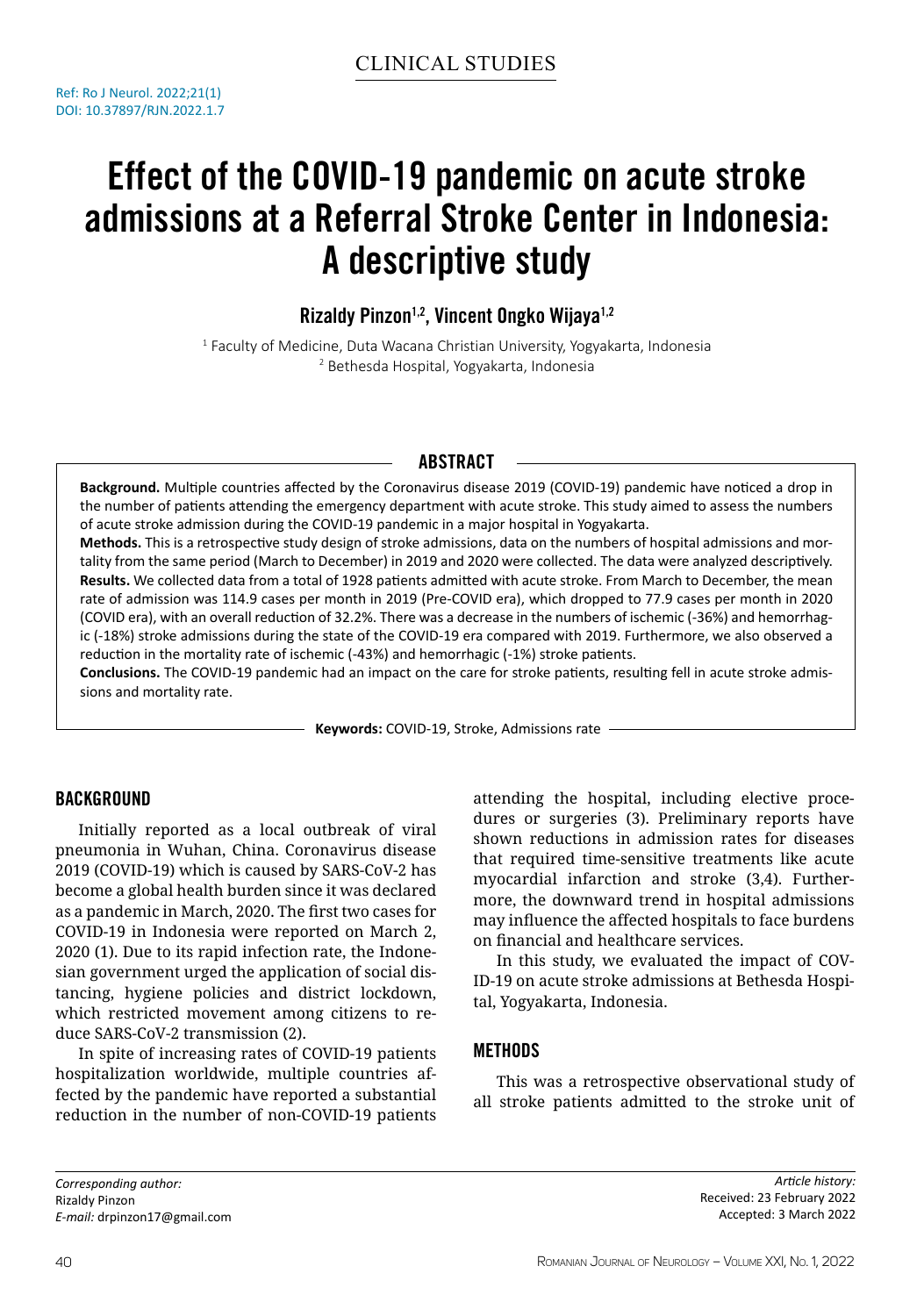Bethesda Hospital. The current study was conducted at the stroke unit of the Bethesda Hospital, Yogyakarta, Indonesia. Bethesda hospital is a referral hospital and dedicated center to provide comprehensive stroke care in the Yogyakarta region. The diagnosis of stroke was made by CT Scans or MRI imaging confirmed by an attending neurologist or radiologist. Patients aged 18 years or above who had confirmed diagnosis of stroke were included in this study.

All data were identified and collected from the stroke registry database. Admissions were classified as ischemic or hemorrhagic stroke (including intracerebral hemorrhage and subarachnoid hemorrhage). We collected the total number of strokes based on its classification and the total number of death during hospitalization.

We analyzed data from two distinct periods. First, we compared data from the same period (March 2019 to December 2019; pre-COVID-19 era) to the COVID period (March 2020 to December 2020; COVID era). Second, we performed a trend analysis which was compared to historical data in the same period of 2019 to assess potential seasonal variations. Percentage changes in monthly admissions and number of deaths were analyzed descriptively and presented as proportion. Data analysis was done by using SPSS version 21.

This study was approved by the Ethics Commission of the Bethesda Hospital by the number of No.25/KEPK-RSB/III/2021. The need for informed consent from patients was waived due to the retrospective nature of the study.

#### **RESULTS**

A total of 1928 stroke patients were admitted to the Bethesda Hospital's stroke unit during two different study periods. Among them, 263 patients (13.6%) died during hospitalization stay. The percentage of monthly distribution and mortality rate are presented in Table 1 and Table 2.

A common pattern is that there was a large drop between 2019 and 2020 when the number of confirmed COVID-19 cases began to surge in Indonesia. In comparison, from March to December 2019 (the pre- COVID period), a total of 1149 acute stroke cases were admitted to the stroke unit with a mean rate of admission of 114.9 cases per month, whereas from March to December 2020 (the COVID period) total admission was only 779 with a mean rate of admission of 77.9 cases per month. This implies an overall reduction of 32.2% in acute stroke admissions between those two periods. Figure 1 and 2 contains plots of monthly time series of the number of admissions of acute stroke cases by years comparison.

For each type of stroke, the number of admissions during the pre-COVID period in 2019 is higher than that during the COVID period in 2020, as revealed by Tables 1 & 2. Before and during the pandemic, the mean admission rate for ischemic stroke was 72.92 versus 46.25 and hemorrhagic stroke was 22.82 versus 18.67 cases per month. The total reductions in admissions for ischemic and hemorrhagic stroke were 36% and 18%, respectively.

A decline was seen in the mortality rate for acute ischemic stroke during the COVID period in the year 2020 (Table 1), with the total number of 69 in 2019 failing to 39 in 2020, the average number of acute ischemic stroke deaths were down slightly from 5.75 to 3.25 deaths per month. The total reduction in the mortality rate for ischemic stroke was 43%. Furthermore, there was a reduction in mortality rate of hemorrhagic stroke during the COVID period in year 2020 (Table 2), with the total number in 2019 of 78 to 88 in 2020, the average number of hemorrhagic stroke deaths were decreased slightly from 6.5 to 6.4 deaths per month with a total reduction in mortality rate for hemorrhagic stroke was 1%.

> FIGURE 1. Monthly admission of patients with acute ischemic stroke at Bethesda Hospital, by years (2019 and 2020)

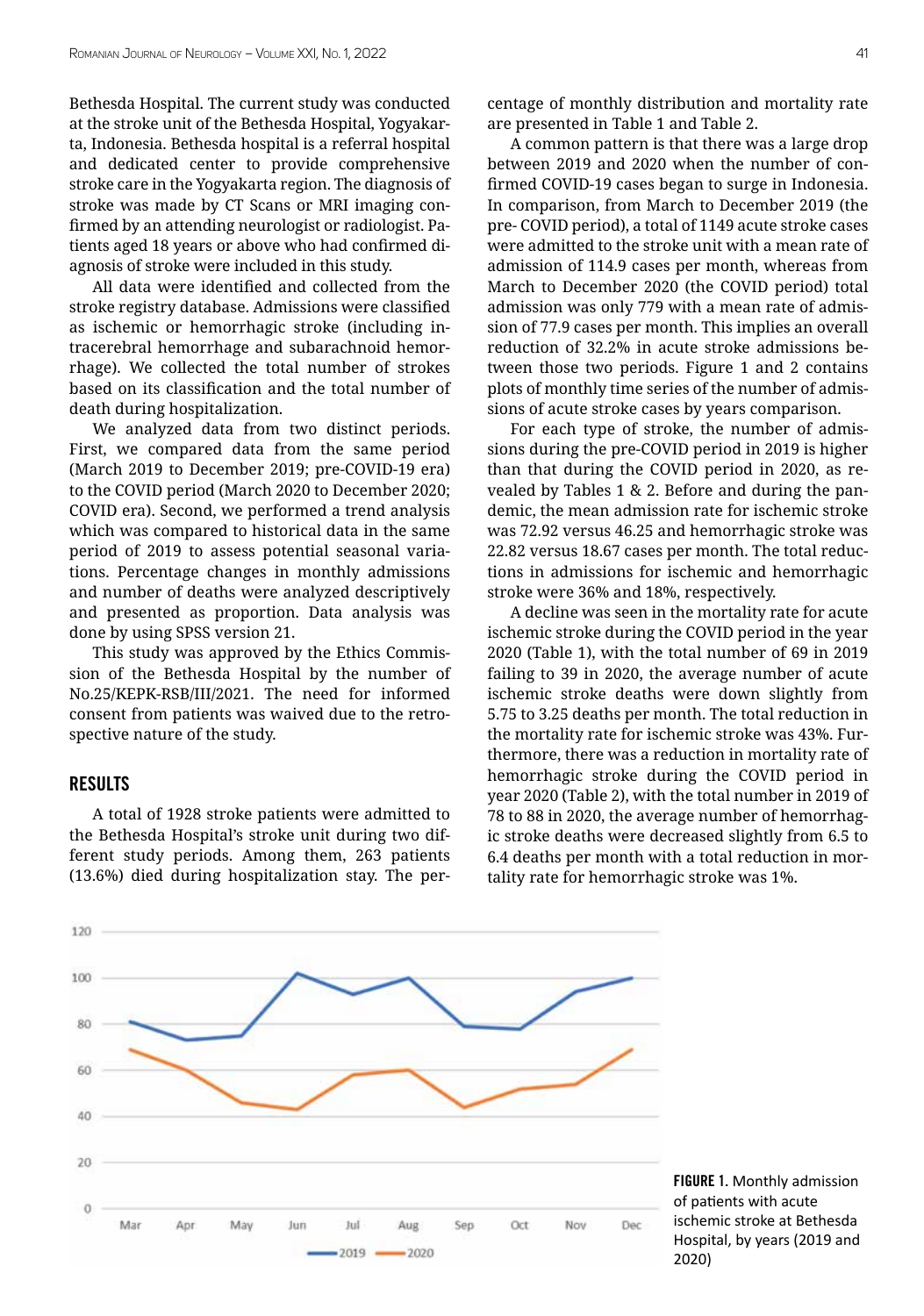

FIGURE 2. Monthly admission of patients with hemorrhagic stroke at Bethesda Hospital, by years (2019 and 2020)

## **DISCUSSION**

 This study assesses the impact of the COVID-19 pandemic on acute stroke patients' admission to our hospital. This study's main findings are a reduction in the total number of stroke admissions during the COVID-19 pandemic, which differed from the year before the pandemic in 2019.

Admissions Mar | Apr | May | Jun | Jul | Aug | Sept | Oct | Nov | Dec | Total | Monthly Average 2019 81 73 75 102 93 100 79 78 94 100 875 72.92 2020 69 60 46 43 58 60 44 52 54 69 555 46.25 Percent changes  $\begin{vmatrix} -15\% & -18\% & -39\% & -58\% & -38\% & -40\% & -44\% & -33\% & -43\% & -31\% & -36\% \end{vmatrix}$ Mortality 2019 | 7 | 7 | 8 | 8 | 6 | 7 | 7 | 7 | 1 | 11 | 69 | 5.75 2020 9 6 4 1 4 2 3 2 3 5 39 3.25 Percent changes +22 -14% -50% -88% -33% -71% -57% -71% +67% -54% -43%

TABLE 1. Comparison of ischemic stroke patients admission and mortality rates between the same period of 2019 and 2020

TABLE 2. Comparison of hemorrhagic stroke patients admission and mortality rates between the same period of 2019 and 2020

|                    |        |        | Admissions |        |        |        |        |        |        |        |        |                    |
|--------------------|--------|--------|------------|--------|--------|--------|--------|--------|--------|--------|--------|--------------------|
|                    | Mar    | Apr    | May        | Jun    | Jul    | Aug    | Sept   | Oct    | Nov    | Dec    | Total  | Monthly<br>Average |
| 2019               | 25     | 17     | 16         | 32     | 42     | 26     | 29     | 29     | 27     | 31     | 274    | 22.82              |
| 2020               | 28     | 19     | 24         | 39     | 30     | 14     | 17     | 16     | 7      | 30     | 224    | 18.67              |
| Percent<br>changes | $+11%$ | $+11%$ | $+33%$     | $+18%$ | $-29%$ | $-46%$ | $-12%$ | $-45%$ | $-74%$ | $-3%$  | $-18%$ |                    |
|                    |        |        | Mortality  |        |        |        |        |        |        |        |        |                    |
| 2019               | ⇁      | 6      | 4          | 5      | 10     | 6      | 8      | 8      | 13     | 11     | 78     | 6.5                |
| 2020               | 8      |        | 10         | 16     | 10     | 6      | 8      | 3      | 4      | 5      | 77     | 6.4                |
| Percent<br>changes | $+13%$ | $+14%$ | $+60%$     | $+69%$ | 0%     | 0%     | 0%     | $-63%$ | $-69%$ | $-64%$ | $-1%$  |                    |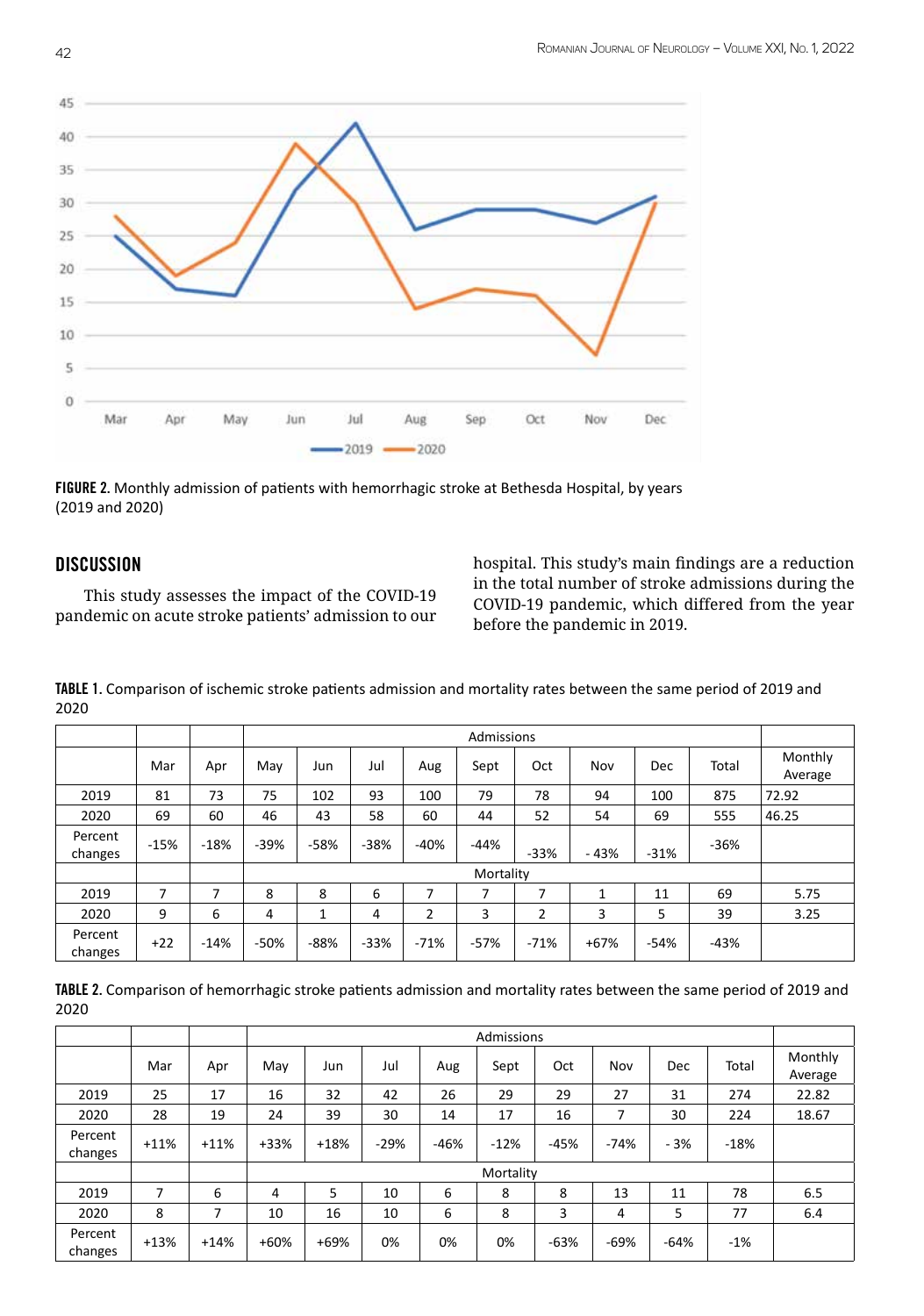Previous studies have linked COVID-19 with coagulopathy causing thrombosis in major blood vessels, including cerebral vessels (5,6). There are also several reports of stroke-related COVID-19 patients and an increase in the incidence of related strokes during the pandemic, especially in severe COVID-19 (6,7). With regards to these findings, the number of admissions of acute stroke patients was expected to show a rise during the pandemic. However, in contrast to this hypothesis, our study revealed a reduction of over 36% and 18% reduction in the rate of acute ischemic and hemorrhagic stroke admissions compared with the previous year, respectively.

Multiple studies also reported similar results of acute stroke admissions during the COVID-19 era. A multicentre study from Germany reported up to 46% reduction in acute stroke admissions in those centers (8). A study from the stroke unit in Bangladesh revealed an overall reduction of 46.3% in acute stroke admission per month in only six months period from January to June 2020 (9).

Additionally, similar trends were also observed in other diseases. Sto ̈hr E et al. and Mafham et al. reported a significant reduction in hospitalization for all cardiovascular events in Germany and England, including perfusion procedures for emergency conditions such as acute coronary syndrome. This reduction rate occurs after the Government restricted movement and imposed social distancing measures (8,10).

It is assumed that while factors such as the fear of getting infected at hospitals and lock-down measures by the government might have resulted in lower interest in seeking medical care, followed by a consequent overall reduction in stroke admissions. Furthermore, Hoyer et al. hypothesized that social distancing and staying at home policy might have resulted in delayed disclosure of symptoms and late or no hospital admission (11). As there is no data from community stroke registry, patients who do not go to the hospital with an acute stroke, cannot receive reperfusion therapy or other appropriate treatments and are at increased risk of complications and mortality (10).

We also reported a reduction of over 43% and 1% in ischemic and hemorrhagic stroke mortality rate in our hospital during the COVID-19 era compared to the same period in 2019, respectively. Data from Italy and Bangladesh also showed a reduction in patients who received acute reperfusion treatment. Simultaneously, the mortality rate was unknown (9,12). It can be hypothesized that a lower number of stroke admissions allowed physicians to provide better medical care to the patients individual. Also, the limitation of clinic consultation and all non-clin-

*Conflict of interest:* none declared *Financial support:* none declared

ical tasks through the COVID-19 era in the hospital have freed up consultant time and increased consultant presence on the ward.

Preliminary reports showed a reduction in the number of stroke admissions with a delay in the presentation of acute strokes in the COVID-19 era. These findings might have resulted in delayed management of stroke, thus affecting the outcomes of this condition (13).

A study by Padmanabhan in England reports an increase in stroke severity during the COVID-19 pandemic<sup>14</sup>. Moreover, a direct comparison between mortality rates before and after the COVID-19 era in 2020 is likely to be confounded by differences in the underlying risk of admitted patients and by the duration of hospital stay. However, the risk for disability and death might be higher due to delayed or even avoided hospital presentation due to fear of COVID-19 contagion.

Fewer hospital admission rates may have been due to national policy to avoid going outside of the house, including hospital, wherever possible, or because of patients refusing transfer to hospital because of fear of contracting COVID-19, especially in the early months of the pandemic. Hospitals around the country have also promoted consultation and through telephone or telemedicine. The reasons for patients failing to attend emergency departments with acute stroke and other emergency conditions should be addressed promptly to avoid unnecessary deaths and disability, particularly during subsequent recurrences of COVID-19 in Indonesia.

This study has some limitations. First, this is a retrospective study based on medical records. Therefore, we could not assess other risk factors such as age, stroke severity or hospitalization stay due to the data limitation. This would make the investigation of reasons behind the change in stroke admissions rate not possible. Therefore, further analyses with continuous data and prospective study design are suggested to ensure a better data comparison to consider any possible effects on admissions.

### **CONCLUSION**

This study found that there was a reduction in acute stroke admissions during the COVID-19 pandemic. The reduction rate was more prominent in ischemic stroke admissions than hemorrhagic stroke. Furthermore, the mortality rate was also affected during this period. Our study's findings provide new evidence and might have implications for increasing public and government awareness to avoid unnecessary losses and prevent jeopardizing outcomes in acute stroke management.